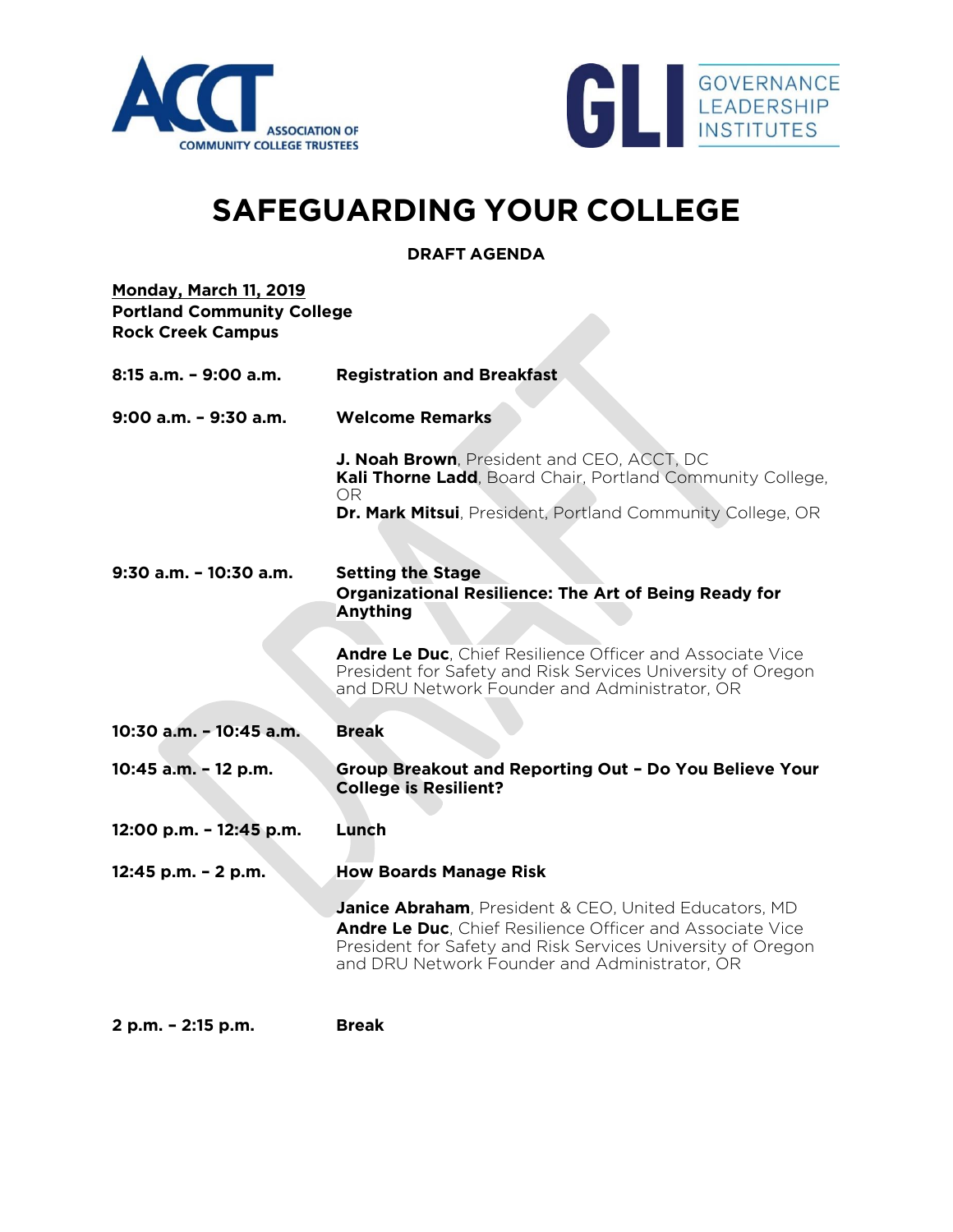| 2:15 p.m. - 3:15 p.m.    | <b>Case Study: Umpqua Community College and Lessons</b><br><b>Learned</b>                                                                                                 |
|--------------------------|---------------------------------------------------------------------------------------------------------------------------------------------------------------------------|
|                          | <b>Dr. Mary Spilde</b> , Former President, Lane Community College,<br>OR.                                                                                                 |
|                          | <b>Vanessa Becker, Former Board Chair, Umpqua Community</b><br>College, OR                                                                                                |
| 3:15 p.m. - 4:15 p.m.    | <b>Recovery: Supporting Victim and Survivor Needs</b>                                                                                                                     |
|                          | <b>Kristina Anderson</b> , Virginia Tech Shooting Survivor and<br>Executive Director, Koshka Foundation                                                                   |
| 4:15 p.m. - 5:15 p.m.    | <b>Cross Disciplinary Behavioral Interventionist Teams</b>                                                                                                                |
|                          | Michele Cruse, Dean of Student Development, Portland<br>Community College, OR                                                                                             |
|                          | <b>Ryan Aiello, Student Conduct and Retention Coordinators,</b><br>Portland Community College, OR                                                                         |
| 5:15 p.m.                | <b>Wrap Up</b>                                                                                                                                                            |
| Tuesday, March 12, 2019  |                                                                                                                                                                           |
| $8:00$ a.m. $-8:45$ a.m. | <b>Breakfast</b>                                                                                                                                                          |
| 8:45 a.m. - 9:45 a.m.    | <b>Power of Networks, Strategic Doing and Being Change</b><br><b>Ready</b>                                                                                                |
|                          | Andre Le Duc, Chief Resilience Officer and Associate Vice<br>President for Safety and Risk Services University of Oregon<br>and DRU Network Founder and Administrator, OR |
| 9:45 a.m. - 10 a.m.      | <b>Break</b>                                                                                                                                                              |
| 10 a.m. - 11:00 a.m.     | <b>Group Exercise</b><br>What networks already exist? What do you have in place?                                                                                          |
| 11:00 a.m. - 12 p.m.     | <b>Reporting Out</b>                                                                                                                                                      |
| 12 p.m. - 12:45 p.m.     | Lunch                                                                                                                                                                     |
|                          | <b>EMERGING ISSUES</b>                                                                                                                                                    |
| 12:45 p.m. - 1:45 p.m.   | <b>Trauma-Informed Sexual Assault Investigation and</b><br><b>Adjudication Institute</b>                                                                                  |
|                          | <b>Kim Richmond</b> , Director, National Center for Campus Public<br>Safety, VT                                                                                           |
| 1:45 p.m. $- 2$ p.m.     | <b>Break</b>                                                                                                                                                              |